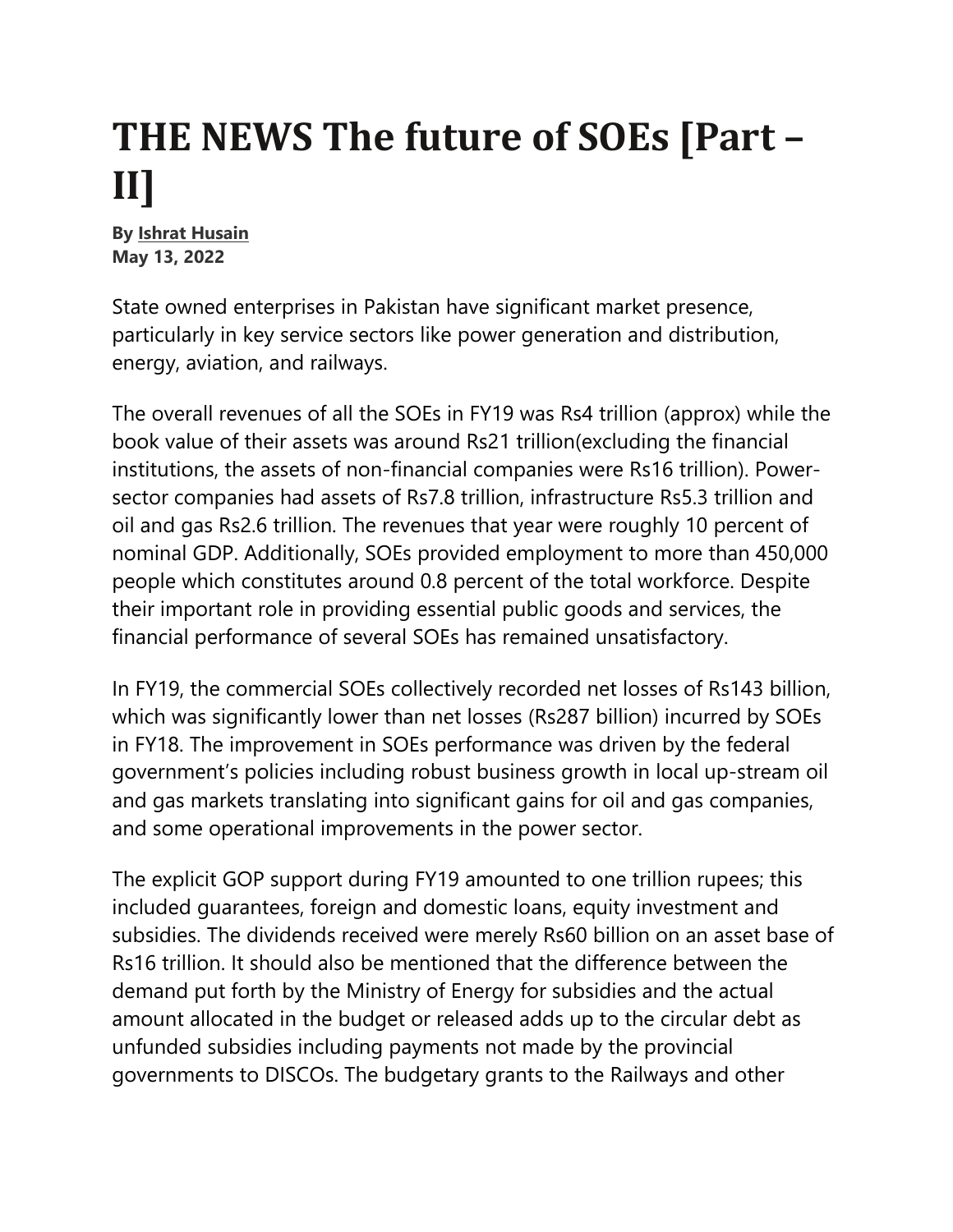enterprises are in addition to this amount of one trillion shown in the SOE Annual Report.

A break-up of the aggregate net losses (net profits minus net losses) shows an interesting sectoral pattern. Oil and gas companies showed net profits of Rs242 billion while infrastructure companies (PIA, Railways, NHA, Post Office etc) ended up with net losses of Rs267 billion and power companies with Rs117 billion. All other five sectoral companies did not matter much.

The concern that the financial performance of SOEs portfolio has declined over time is evident from the fact that in 2013-14, the year for which the consolidated data of SOEs is available, SOEs recorded an overall net profit of Rs204 billion which fell to Rs61 billion in the following year and declined further to record an aggregate loss. Since FY2015-16, SOEs have consistently incurred significant losses – creating a heavy burden on the government of Pakistan's fiscal position.

The fundamental principle to evaluate if an economic activity must be undertaken by the government itself (directly through its departments/ institutions or indirectly through an SOE) hinges on two questions: one, does the economic activity to be undertaken fall within the public policy framework of the government? And, two, can economic activity be performed by the private sector?

Based on the set of questions, an appropriate analytical framework was developed with the technical assistance of the World Bank. This is briefly discussed below.

Public Policy Framework – PPF: the PPF refers to the overall economic development priorities of the government of Pakistan. These priorities are reflected in a number of policy documents including Principles of Policy (Clause 3 of the constitution of Islamic Republic of Pakistan), and the sectoral policies like the Agriculture Policy, Industrial Policy, Trade Policy Framework etc. Moreover, important decisions regarding the institutional set-up for policy implementation are also part of the Public Policy Framework.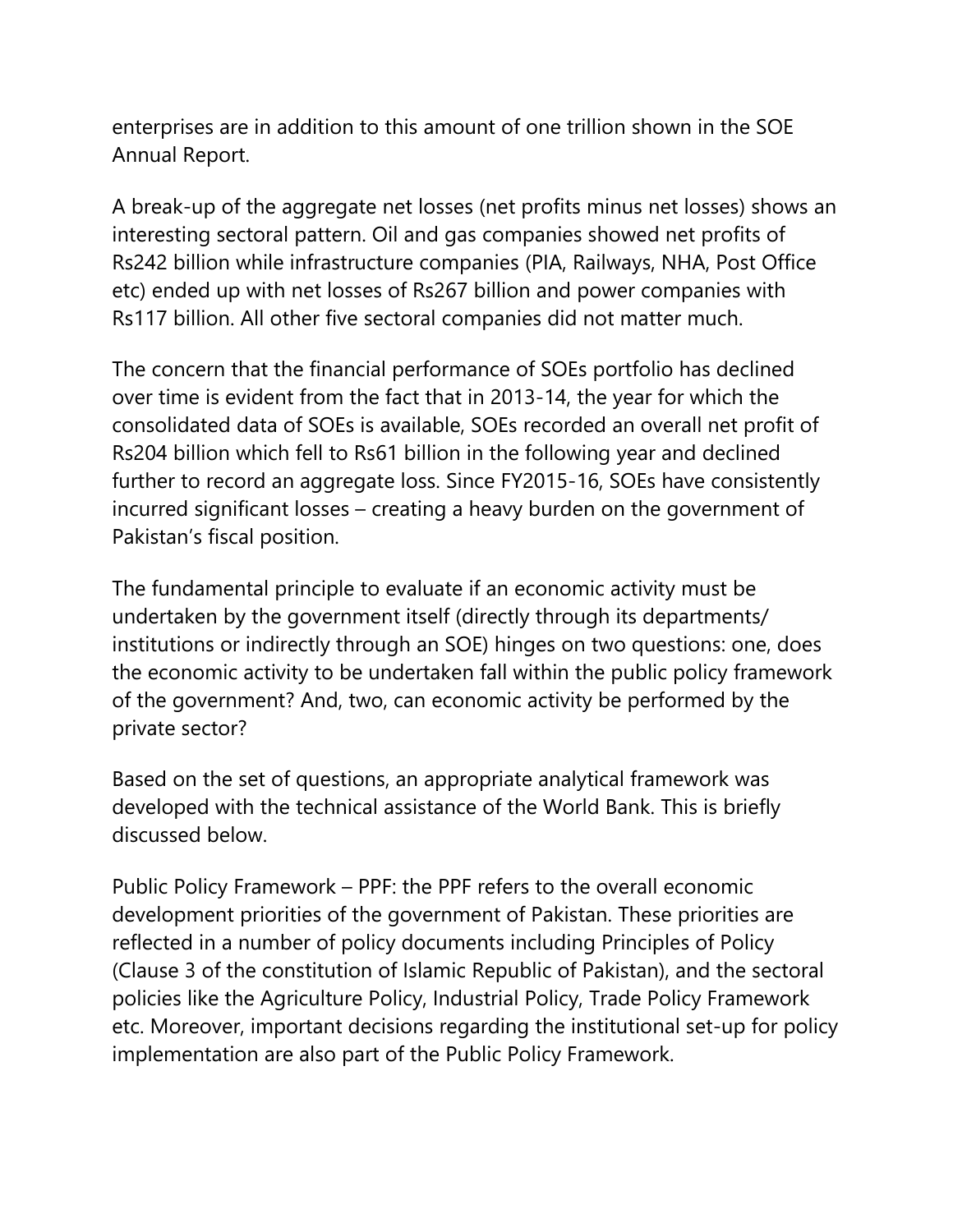To attract the applicability of the PPF in the choice of SOEs for retention or privatization, it was investigated whether enterprises were performing any of the following core functions: ensuring national food security; developing and managing large-scale infrastructure requiring substantial investments; national defence and security related entities; entities established through government-to-government or inter-governmental arrangements; and entities supplying goods and services of national economic interest

Market failure: The second question in our analytical framework relates to an evaluation if an economic function can be performed by the private sector or not? Accordingly, each SOE was individually evaluated in terms of its operations and functions to assess if the function can be performed by the private sector based on existing market structure. The following aspects were duly considered while evaluating the SOEs: one, is the SOE a natural monopoly? If yes, is there an appropriate regulatory framework present to ensure socially optimal and cost-effective service delivery in case the function is performed by the private sector?

Two, is the SOE performing a function that has significant positive externalities and is therefore less profitable for the private sector to perform? Three, is there an alternate delivery mechanism available to achieve the objectives?

To further support our analysis regarding the categorization of SOEs, the recent financial performance of SOEs was taken into account to divide them into financially viable and/or financially stressed entities. A brief explanation of financial viability analysis is given below.

'Financial viability' refers to an organization's ability to generate sufficient revenues to meet operating costs, debt commitments and where applicable, to allow it to invest in its business to achieve growth while maintaining desirable service levels. Financial viability is assessed through different measures that evaluate the SOE's profitability, cash flows and its ability to continue as a going concern. Keeping the above in view, the financial viability test of SOEs was based on the following criteria: